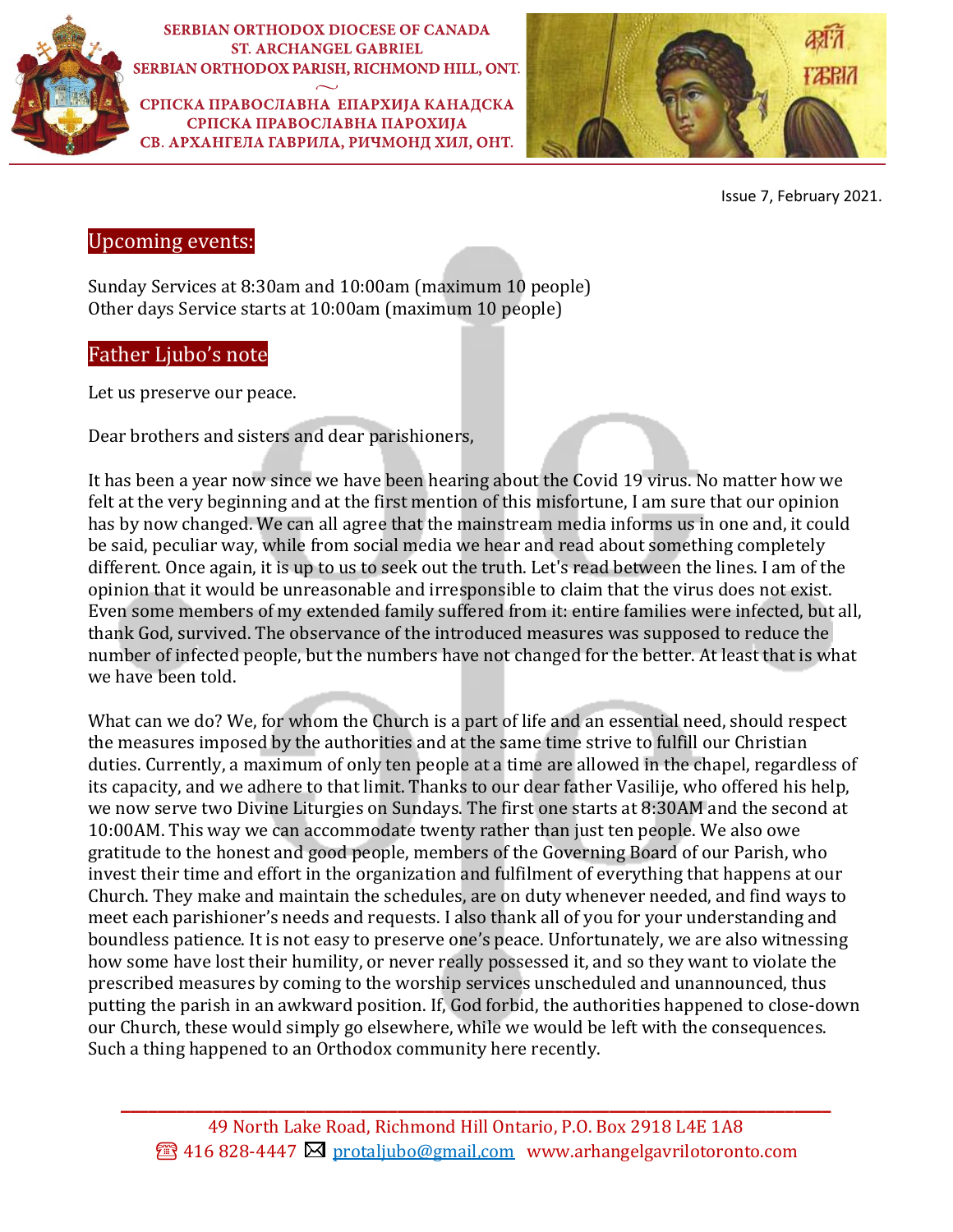

As for my pastoral visits, I leave it up to everyone to choose. Whoever is not afraid and wishes a priest to come over to their home, they should call me and I will come. I will not be calling anyone myself, because I do not want to cause any inconvenience to anyone. Some may be afraid, and yet it would be inconvenient for them to reject a priest. Hence, I will leave myself at the disposal of each of you.

We pray to the Lord to rectify this situation, that we return to a normal life, and that we may welcome the upcoming feast-days with less concern and more joy.

Protopriest Ljubomir Rajic

## President's Note

Peace from God!

"Here, the New Year is dawning on us. I would like to toast you on it. But I don't know how to toast it, when I see the dark clouds hovering over us, and not only hovering but descending on  $us?$ "

I began my address with these words of our martyr, Patriarch Varnava of blessed repose, spoken upon the Julian New Year of 1937 for several reasons. It is obvious that we are in dark times when the devil's disciples are trying at all costs to impose all rules of conduct and their value system. I am not even referring to pandemic situation here, when massive gatherings at a Costco are allowed, but not at our Church. Attacks on the family and everything that is traditional and moral are daily, and growing ever more intense. We have even arrived at the proposal in some of the highest political institutions on this planet to ban the use of words such as *mother*, *father*, *sister*... because these are not neutral enough. How could we ever turn *mother* into something neutral!?

Another and equally important reason for these words of Patriarch Varnava is to understand that these are neither the first nor the most difficult times. As our forefathers would say "this will come to pass too", while our most important task at hand is to save our souls, honour and our families. We ought to gather at and hold on as firmly as possible to our Holy Church, which herself is a living testimony that even the most difficult tribulations can be overcome with a pure faith in the Lord our God. United we will more easily prevail over all these crises.

Although severely affected by the measures and prohibitions related to the pandemic, we are trying to function at our parish of St. Archangel Gabriel as best we can, while respecting the mentioned measures. Thanks to the efforts and the consideration of our priests, Father Ljubo and Father Vasilije (who, although retired, still comes to aid for our Parish), we have the ability to hold two Divine Liturgies every Sunday in order to accommodate as many faithful as possible to

**\_\_\_\_\_\_\_\_\_\_\_\_\_\_\_\_\_\_\_\_\_\_\_\_\_\_\_\_\_\_\_\_\_\_\_\_\_\_\_\_\_\_\_\_\_\_\_\_\_\_\_\_\_\_\_\_\_\_\_\_\_\_\_\_\_\_\_\_\_\_\_\_\_\_\_\_\_**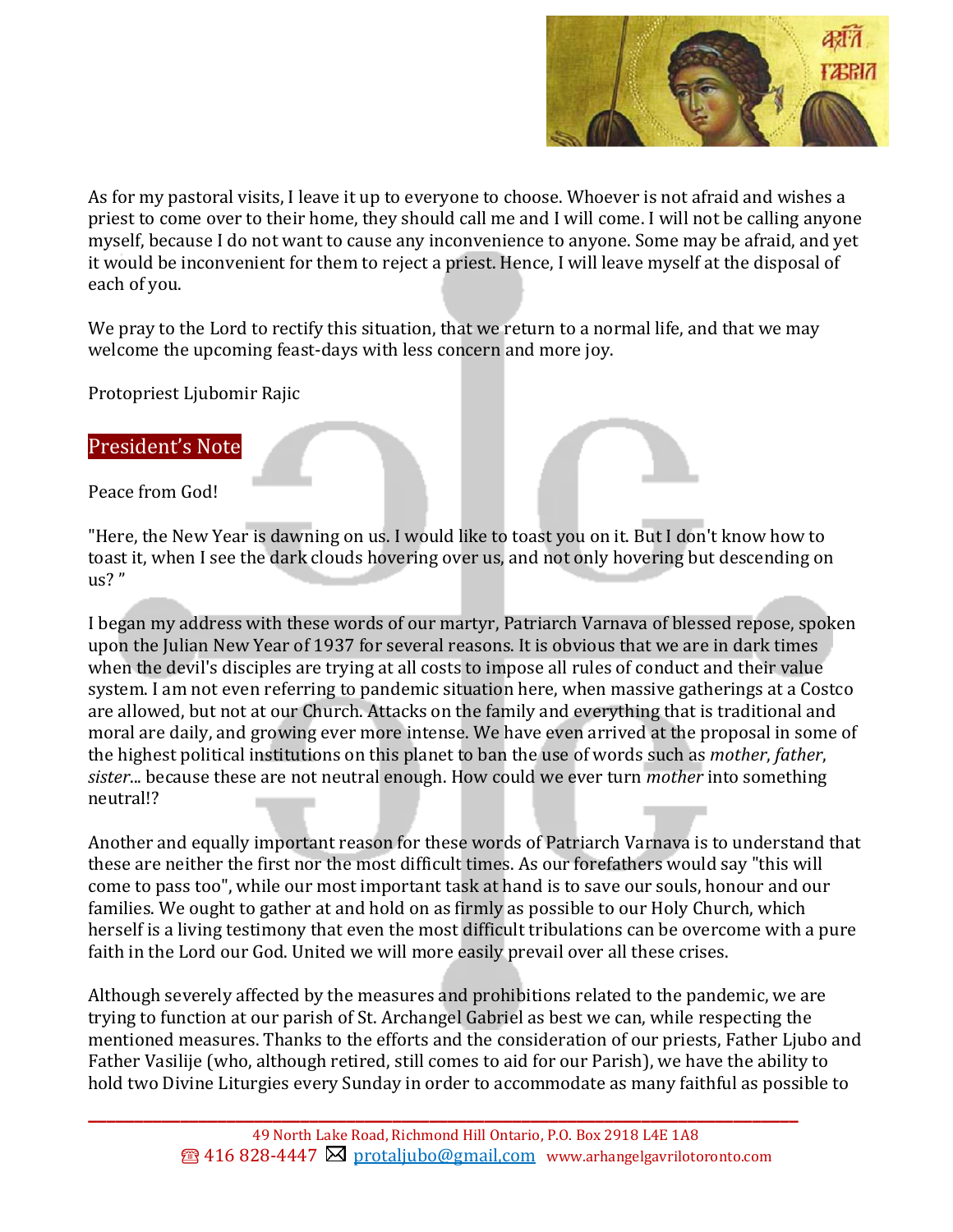

come to Church and pray to God. Also, thanks to an exceptional group of volunteers and their efforts, we managed again this year to obtain and distribute the Badnjak (Yule log) branches on Christmas Eve day. Thank you all for helping your Church, because now we need all the help we can get.

With faith in God, Dragan Kosmajac President of the Governing Board



Site Plan Update

Dear Brothers and Sisters – God's blessings!

Here is some good news in these troubled times. In early October of 2020 we submitted the completed documentation for the "Site Plan Approval" to the Richmond Hill City Planning Department. We hope that this will be the final version for this phase of the project and that after this documentation is reviewed, we will get the green light for the "Site Plan Agreement". As I have mentioned several times before, this is a contract with the city that we will build a church and arrange the landscape of the property according to the adopted documentation. At the same time, this is also the most complicated phase, because various city services have their own conditions, which, as we have seen, often require changes to be implemented. Especially since our property is in a zone that is subject to regulations for the protection of conservation areas (Toronto and Region Conservation Authority) due to the wetland directly behind our property.

I must repeat that when we signed this contract with the city of Richmond Hill, and in order to be able to submit the documentation for the building permit, we have also obliged ourselves to pay a deposit to the city as a guarantee that all external works will be completed according to the agreed upon documentation. The city of Richmond Hill will determine the amount of the deposit based on the estimate of works for the external installations and landscaping as per the submitted project. The deposit will be reimbursed to the parish once the city is satisfied that everything was done according to the contract.

With the hope that we are getting a step closer towards the construction of our long-awaited new church, we ask all brothers and sisters who want us to build a new place of worship to be more actively involved in the realization of our common plan and hope.

All the best to all, Vladimir Brkić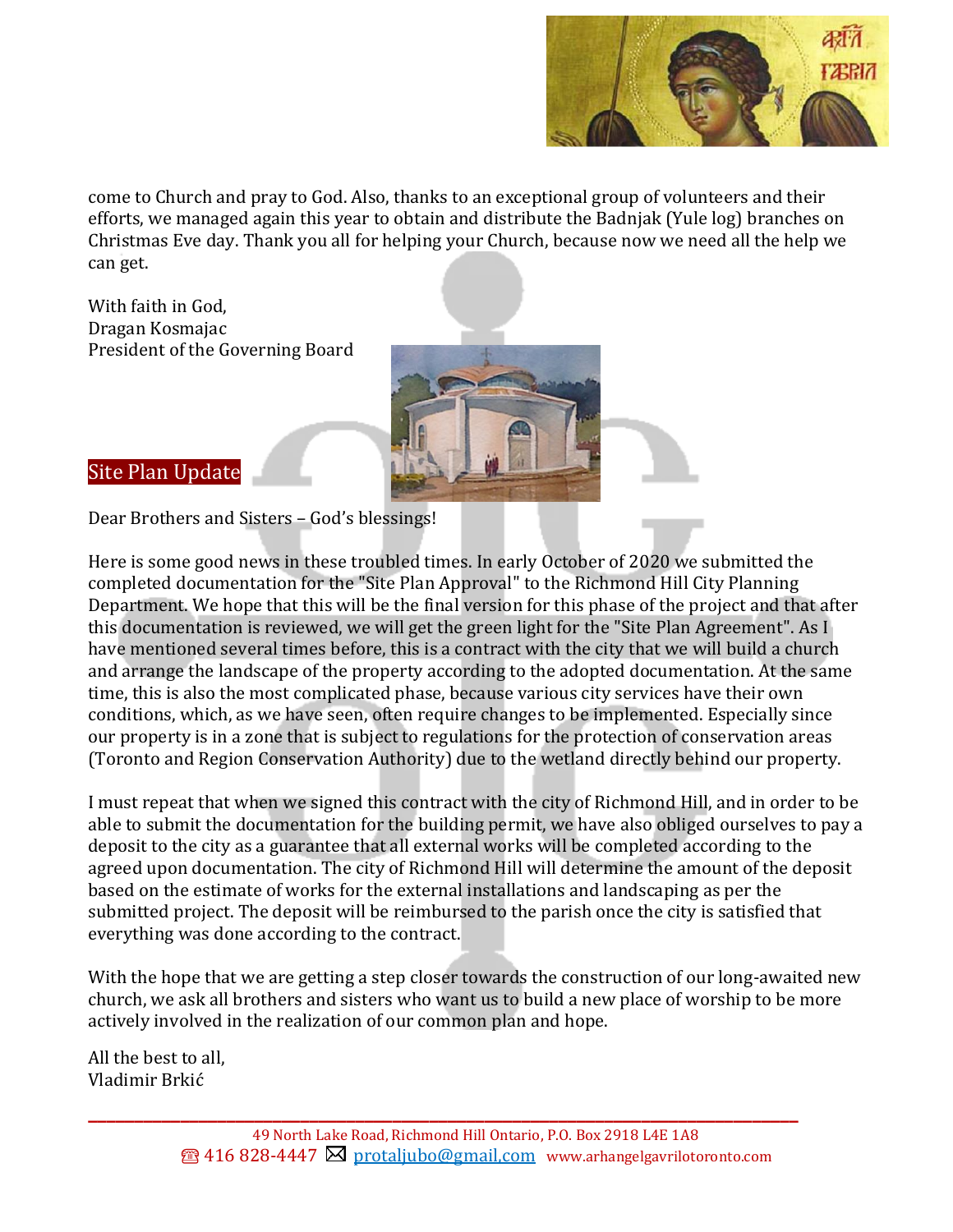

## Serbian School and Religious Education

Dear brothers and sisters, Christ is Born!

As it was reported in the September issue of our newsletter, with the easing of restrictions in the York region that month, we resumed with regular Sunday school classes for the youngest in our Church. Classes were held regularly after each Divine Liturgy on Sundays, with the prescribed precautions: all students wore masks on their faces and kept the prescribed distance. We continued with the Old Testament curriculum from where we left off in March, and we nearly completed the entire course until the introduction of the new restrictions on December 14th. Since then, we have not been able to hold classes. Also, since from the begging of the new semester all children and their parents have been busy with online school work done from home, I did not want to burden them with any additional catechism lessons over the Internet. Of course, what has already been published on the website of our Parish is still available for all those interested to use at their discretion.

Unfortunately, this is the first time since we have began with regular Sunday school at our parish that we did not mark St. Sava's day with a special event. In previous years, preparations for the play with recitations, playing of instruments, singing and dancing required a lot of effort from children and their parents, but every year upon St. Sava's day, the performances were always a major parish event where our children would show what they know and can do to the great delight of our parishioners. I am extremely sorry that we are prevented from doing it this time, but I hope that, with God's help, we will be able to make up next year for what we missed this year.

Nevertheless, in spite of these circumstances, I remind parents that it is important to ensure that their children keep reading biblical and other faith instructive stories, either in Serbian or English, using sources such as the "Orthodox Catechism in RS Schools" [https://www.vjeronauka.net/](https://urldefense.com/v3/__https:/www.vjeronauka.net/__;!!JtwtF54jn92Iq-I!JwmTt_DmNxv_WzXgc96wyiNjjIW-Pe2SVuUptkm2eEnzWPEptRabIiJen_JTbP-ZvPwO_O_-$) and "Children's Bible Reader" [http://www.cbr.goarch.org.](https://urldefense.com/v3/__http:/www.cbr.goarch.org__;!!JtwtF54jn92Iq-I!JwmTt_DmNxv_WzXgc96wyiNjjIW-Pe2SVuUptkm2eEnzWPEptRabIiJen_JTbP-ZvD4vGnPM$)

Anyone interested to learn more about our Sunday School for our youngest, or about the Youth Reading Club, please contact me directly at [zoranradisic@yahoo.com.](mailto:zoranradisic@yahoo.com)

Yours in Christ, Zoran Radisic